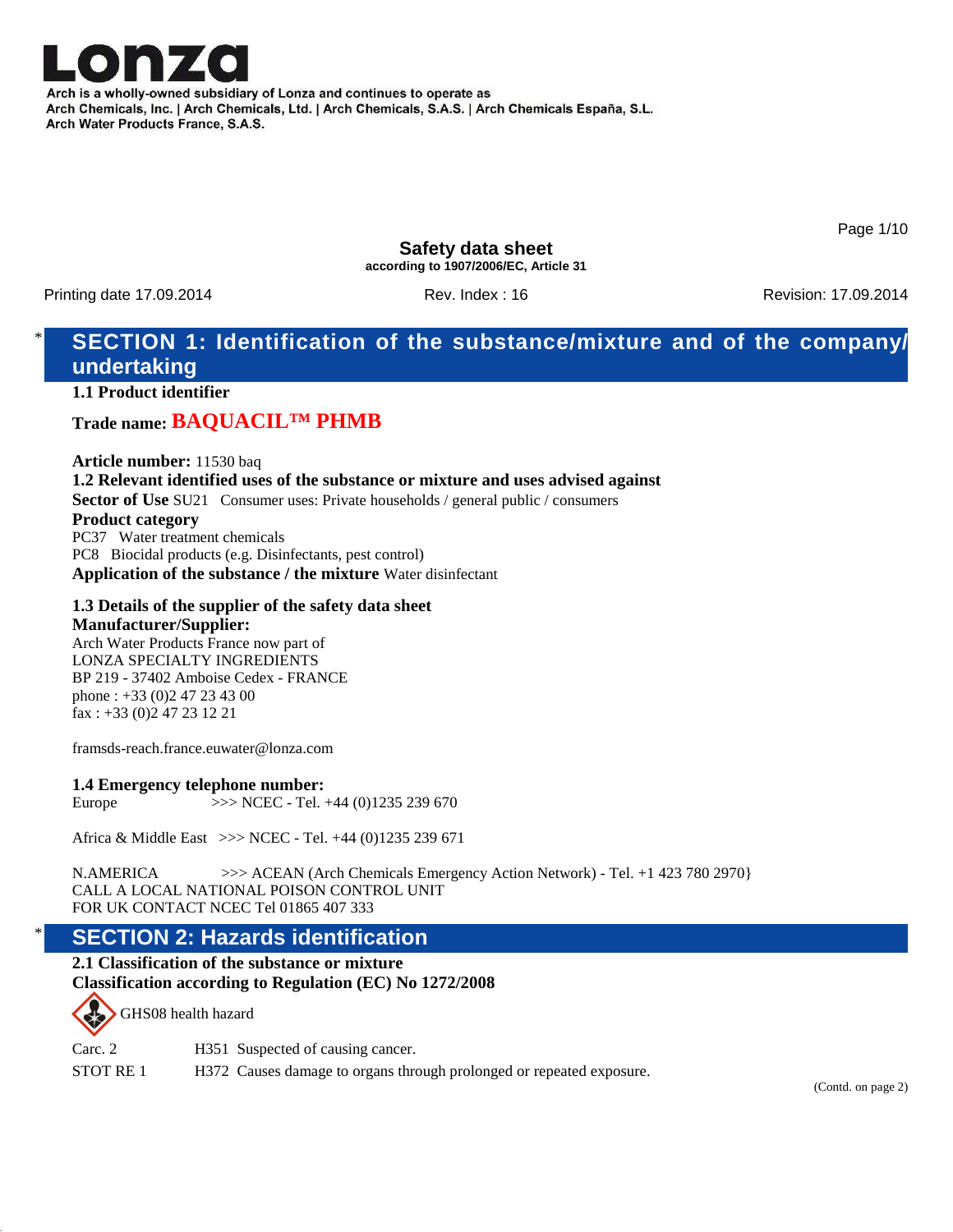Printing date 17.09.2014 **Rev. Index : 16** Rev. Index : 16 Revision: 17.09.2014

# **Trade name: BAQUACIL™ PHMB**

| (Contd. of page 1)                                                                                                                                                                                                                 |  |  |
|------------------------------------------------------------------------------------------------------------------------------------------------------------------------------------------------------------------------------------|--|--|
| GHS05 corrosion                                                                                                                                                                                                                    |  |  |
| H318 Causes serious eye damage.<br>Eye Dam. 1                                                                                                                                                                                      |  |  |
| GHS09 environment                                                                                                                                                                                                                  |  |  |
| Aquatic Chronic 1 H410 Very toxic to aquatic life with long lasting effects.                                                                                                                                                       |  |  |
| GHS07                                                                                                                                                                                                                              |  |  |
| Acute Tox. 4<br>H <sub>302</sub> Harmful if swallowed.<br>Skin Sens. 1<br>H317 May cause an allergic skin reaction.                                                                                                                |  |  |
|                                                                                                                                                                                                                                    |  |  |
| Classification according to Directive 67/548/EEC or Directive 1999/45/EC<br>X Xn; Harmful                                                                                                                                          |  |  |
| R22-40-48:<br>Harmful if swallowed. Limited evidence of a carcinogenic effect. Danger of serious damage to health by prolonged<br>exposure.                                                                                        |  |  |
| Xi; Irritant                                                                                                                                                                                                                       |  |  |
| R37/38-41:<br>Irritating to respiratory system and skin. Risk of serious damage to eyes.                                                                                                                                           |  |  |
| Xi; Sensitising                                                                                                                                                                                                                    |  |  |
| May cause sensitisation by skin contact.<br>R43:                                                                                                                                                                                   |  |  |
| N; Dangerous for the environment                                                                                                                                                                                                   |  |  |
| R50/53:<br>Very toxic to aquatic organisms, may cause long-term adverse effects in the aquatic environment.<br>Information concerning particular hazards for human and environment:<br>Markings on the basis of internal knowledge |  |  |
| The product has to be labelled due to the calculation procedure of the "General Classification guideline for preparations of the EU" in<br>the latest valid version.                                                               |  |  |
| <b>Classification system:</b><br>The classification is according to the latest editions of the EU-lists, and extended by company and literature data.                                                                              |  |  |
| 2.2 Label elements<br>Labelling according to Regulation (EC) No 1272/2008 The product is classified and labelled according to the CLP regulation.<br><b>Hazard</b> pictograms                                                      |  |  |
|                                                                                                                                                                                                                                    |  |  |
| GHS05 GHS07 GHS08 GHS09                                                                                                                                                                                                            |  |  |

**Signal word** Danger

### **Hazard-determining components of labelling:** Poly (hexamethylenebiguanide) hydrochloride

**Hazard statements** H302 Harmful if swallowed.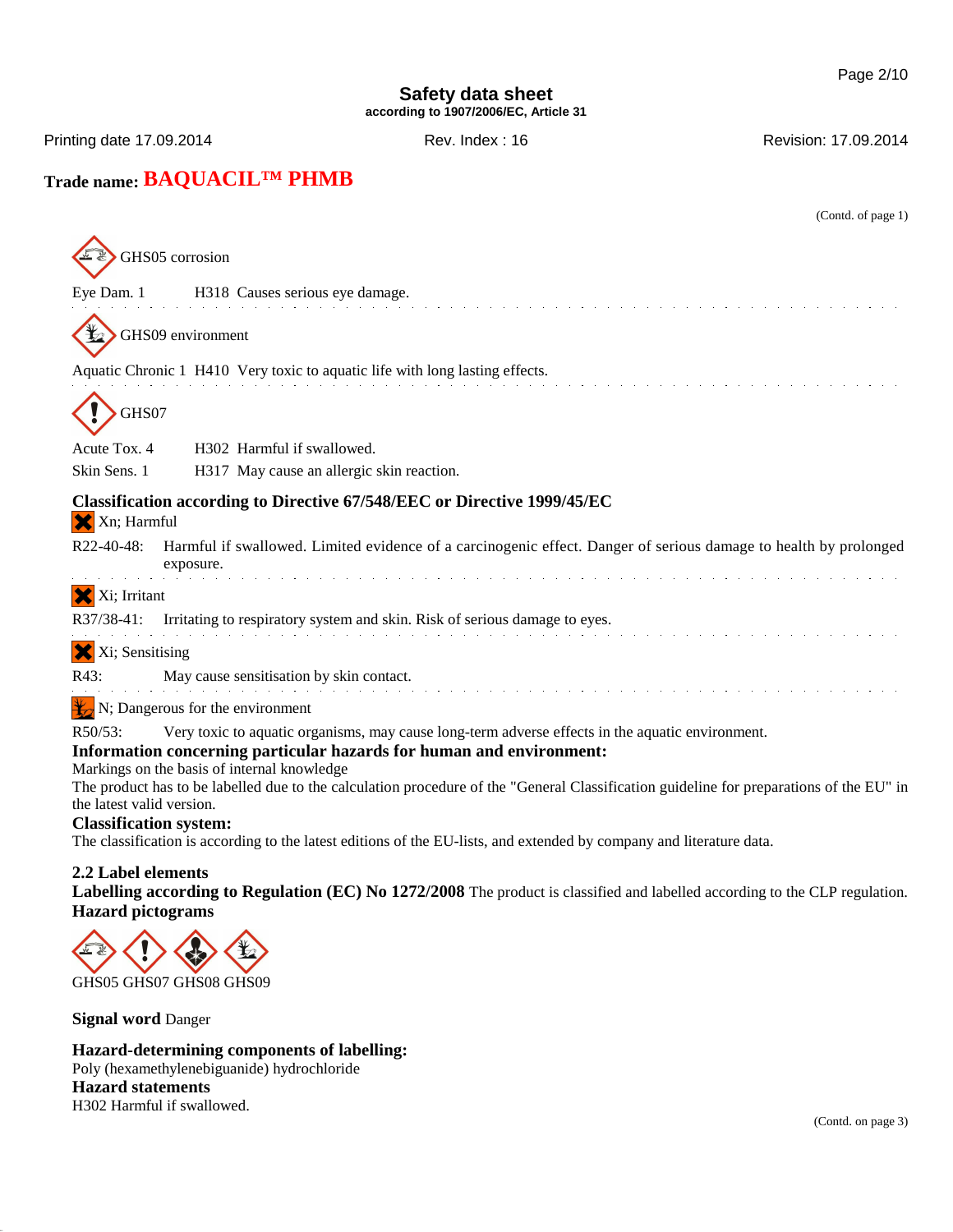Printing date 17.09.2014 **Rev. Index : 16** Rev. Index : 16 Revision: 17.09.2014

# **Trade name: BAQUACIL™ PHMB**

(Contd. of page 2)

- H318 Causes serious eye damage.
- H317 May cause an allergic skin reaction.
- H351 Suspected of causing cancer.

H372 Causes damage to organs through prolonged or repeated exposure.

H410 Very toxic to aquatic life with long lasting effects.

### **Precautionary statements**

- P101 If medical advice is needed, have product container or label at hand.
- P102 Keep out of reach of children.
- P103 Read label before use.
- P260 Do not breathe dust/fume/gas/mist/vapours/spray.
- P264 Wash hands thoroughly after handling.
- P270 Do not eat, drink or smoke when using this product.
- P272 Contaminated work clothing should not be allowed out of the workplace.
- P273 Avoid release to the environment.
- P280 Wear protective gloves/protective clothing/eye protection/face protection.
- P301+P312 IF SWALLOWED: Call a POISON CENTER or doctor/physician if you feel unwell.
- P305+P351+P338 IF IN EYES: Rinse cautiously with water for several minutes. Remove contact lenses, if present and easy to do. Continue rinsing.
- P308+P313 IF exposed or concerned: Get medical advice/attention.
- P310 Immediately call a POISON CENTER or doctor/physician.
- P330 Rinse mouth.<br>P391 Collect spilla
- Collect spillage.
- P405 Store locked up.
- P501 Dispose of contents/container to special treatment scheme according to official regulations.

#### **2.3 Other hazards**

#### **Results of PBT and vPvB assessment**

**PBT:** Not applicable.

**vPvB:** Not applicable.

# **SECTION 3: Composition/information on ingredients**

## **3.2 Chemical characterization: Mixtures**

**Description:** Mixture of substances listed below with nonhazardous additions.

#### **Dangerous components:**

CAS: 27083-27-8 Poly (hexamethylenebiguanide) hydrochloride

 $10 - 25%$ 

 $\times$  Xn R22-40-48;  $\times$  Xi R37/38-41;  $\times$  Xi R43;  $\times$  N R50/53

Carc. 2, H351; STOT RE 1, H372;  $\diamondledast$  Eye Dam. 1, H318;  $\diamondledast$  Aquatic Acute 1, H400; Aquatic Chronic 1, H410;  $\langle \cdot \rangle$  Acute Tox. 4, H302; Skin Sens. 1, H317

**Additional information** For the wording of the listed risk phrases refer to section 16.

# \* **SECTION 4: First aid measures**

#### **4.1 Description of first aid measures**

#### **General information**

Symptoms of poisoning may even occur after several hours; therefore medical observation for at least 48 hours after the accident.

#### **After inhalation**

Polymer

Supply fresh air and to be sure call for a doctor.

In case of unconsciousness place patient stably in side position for transportation.

### **After skin contact**

Rinse with warm water.

Immediately wash with water and soap and rinse thoroughly.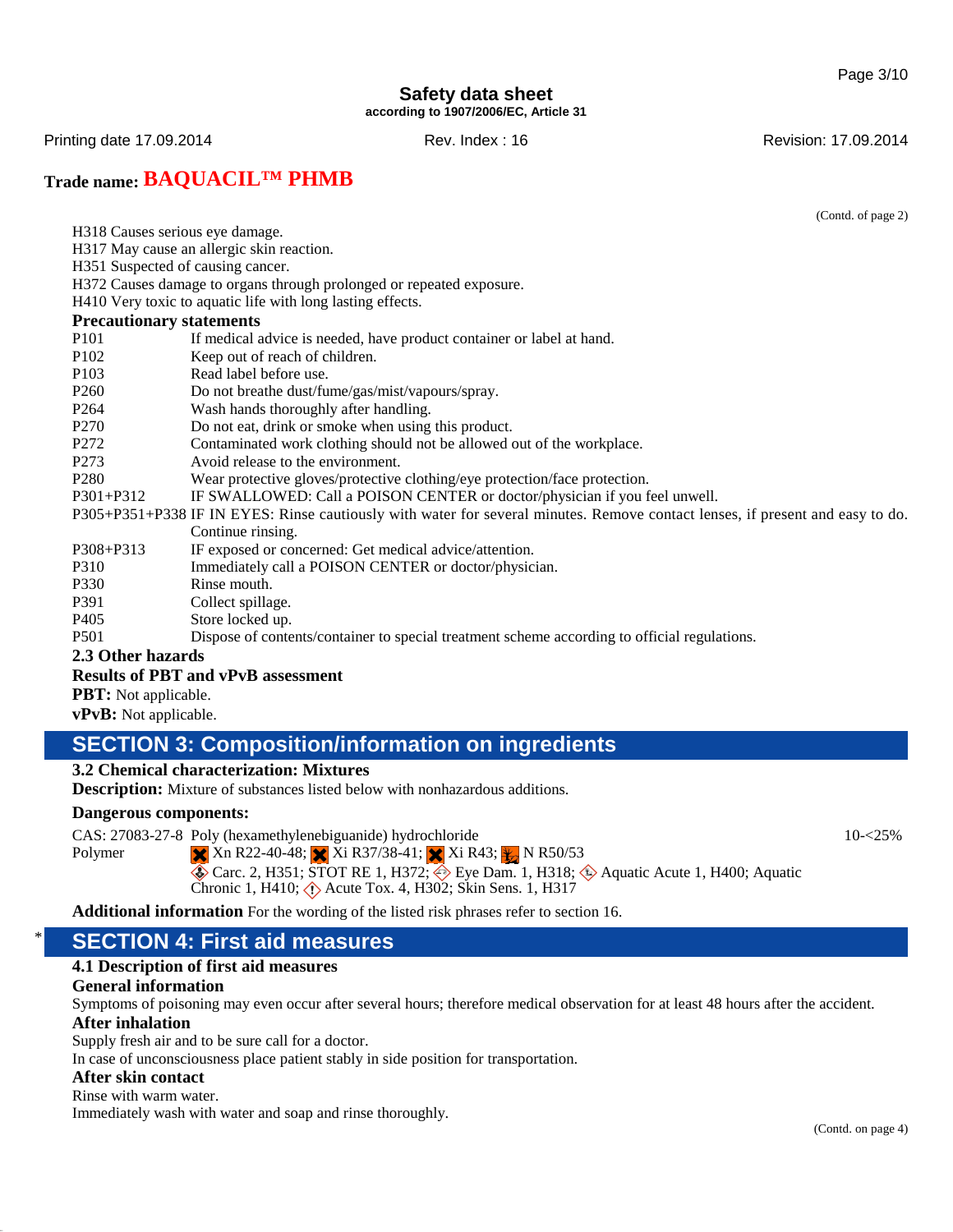(Contd. of page 3)

## **Safety data sheet according to 1907/2006/EC, Article 31**

Printing date 17.09.2014 **Rev. Index : 16** Rev. Index : 16 Revision: 17.09.2014

**Trade name: BAQUACIL™ PHMB**

Immediately rinse with water.

**After eye contact** Rinse opened eye for several minutes (15) under running water. Then consult a doctor. **After swallowing** Call for a doctor immediately.

- **4.2 Most important symptoms and effects, both acute and delayed** No further relevant information available.
- **4.3 Indication of any immediate medical attention and special treatment needed**

No further relevant information available.

# **SECTION 5: Firefighting measures**

**5.1 Extinguishing media Suitable extinguishing agents**

Water spray Foam

Carbon dioxide

### **5.2 Special hazards arising from the substance or mixture**

Formation of toxic gases is possible during heating or in case of fire.

### **5.3 Advice for firefighters**

**Protective equipment:** Wear self-contained respiratory protective device.

**Additional information** Collect contaminated fire fighting water separately. It must not enter the sewage system.

# **SECTION 6: Accidental release measures**

#### **6.1 Personal precautions, protective equipment and emergency procedures** Wear protective clothing.

#### **6.2 Environmental precautions:**

Keep contaminated washing water and dispose of appropriately.

Do not allow product to reach sewage system or any water course.

Inform respective authorities in case of seepage into water course or sewage system.

Dilute with plenty of water.

### **6.3 Methods and material for containment and cleaning up:**

Absorb with liquid-binding material (sand, diatomite, acid binders, universal binders, sawdust). Dispose contaminated material as waste according to item 13.

Ensure adequate ventilation.

#### **6.4 Reference to other sections**

See Section 7 for information on safe handling See Section 8 for information on personal protection equipment. See Section 13 for disposal information.

# **SECTION 7: Handling and storage**

**7.1 Precautions for safe handling** No special precautions are necessary if used correctly.

### **Handling**



DO NOT MIX WITH OTHER PRODUCTS DO NOT DILUTE BEFORE USE

**Information about fire - and explosion protection:** No special measures required.

**7.2 Conditions for safe storage, including any incompatibilities Storage**

**Requirements to be met by storerooms and receptacles:** Store only in unopened original receptacles.

**Information about storage in one common storage facility:** Not required.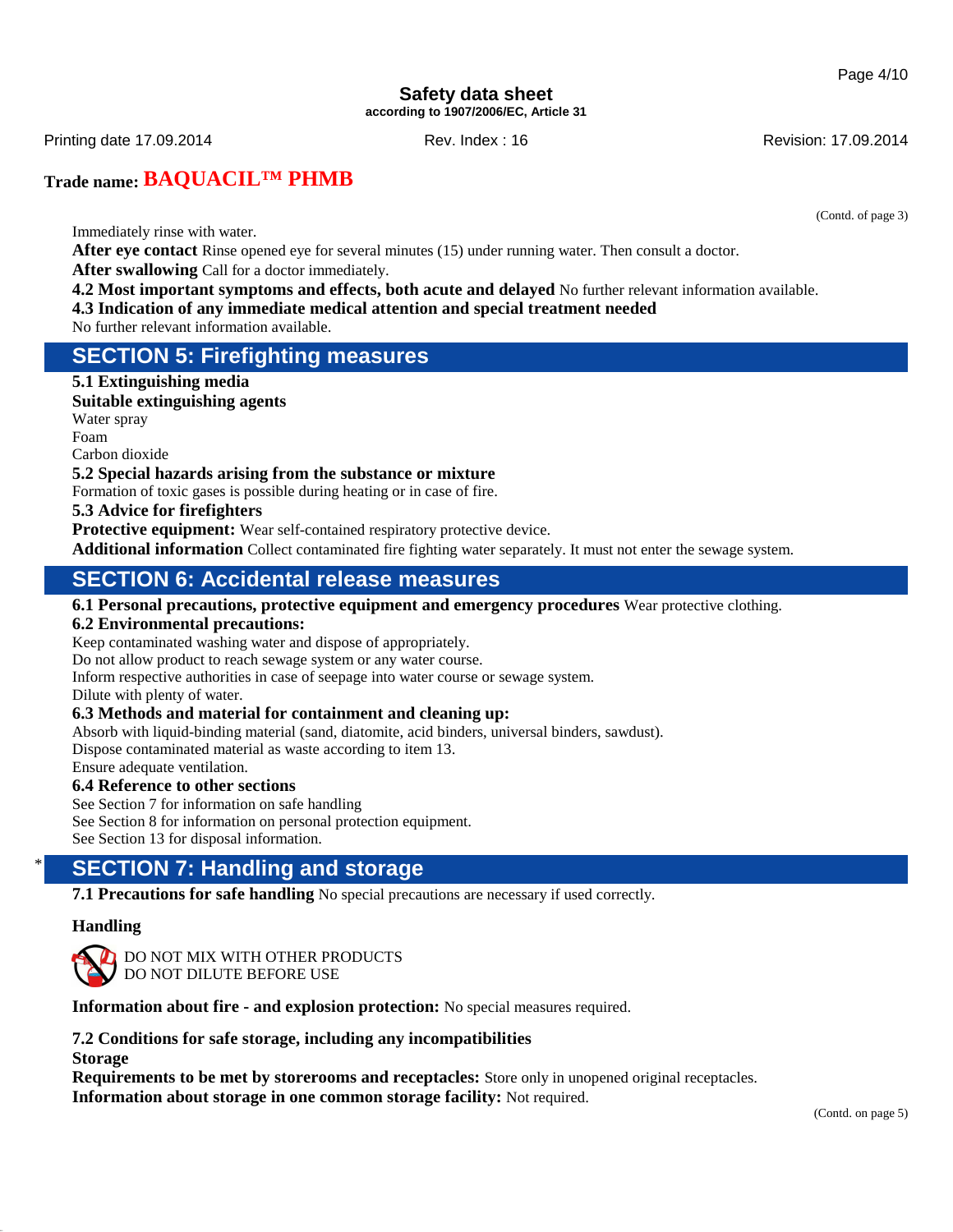Printing date 17.09.2014 **Rev. Index : 16** Rev. Index : 16 Revision: 17.09.2014

**Trade name: BAQUACIL™ PHMB**

**Further information about storage conditions:**

Protect from frost. Keep receptacle tightly sealed. **7.3 Specific end use(s)** No further relevant information available.

# **SECTION 8: Exposure controls/personal protection**

**Additional information about design of technical facilities:** No further data; see item 7.

### **8.1 Control parameters**

### **Ingredients with limit values that require monitoring at the workplace:**

The product does not contain any relevant quantities of materials with critical values that have to be monitored at the workplace. **Additional information:** The lists valid during the making were used as basis.

### **8.2 Exposure controls**

#### **Personal protective equipment**

### **General protective and hygienic measures**

Keep away from foodstuffs, beverages and feed.

Immediately remove all soiled and contaminated clothing

Wash hands before breaks and at the end of work.

# Avoid contact with the skin.

Avoid contact with the eyes and skin.

### **Respiratory protection:**

Filter P2.

In case of brief exposure or low pollution use respiratory filter device. In case of intensive or longer exposure use self-contained respiratory protective device.

### **Protection of hands:**



Protective gloves.

The glove material has to be impermeable and resistant to the product/ the substance/ the preparation. Due to missing tests no recommendation to the glove material can be given for the product/ the preparation/ the chemical mixture. Selection of the glove material on consideration of the penetration times, rates of diffusion and the degradation

#### **Material of gloves**

Rubber gloves

Nitrile rubber, NBR

The selection of the suitable gloves does not only depend on the material, but also on further marks of quality and varies from manufacturer to manufacturer. As the product is a preparation of several substances, the resistance of the glove material can not be calculated in advance and has therefore to be checked prior to the application.

### **Penetration time of glove material**

The exact break trough time has to be found out by the manufacturer of the protective gloves and has to be observed.

#### **Eye protection:**

Face protection



Tightly sealed goggles.

**Body protection:** Protective work clothing.

(Contd. of page 4)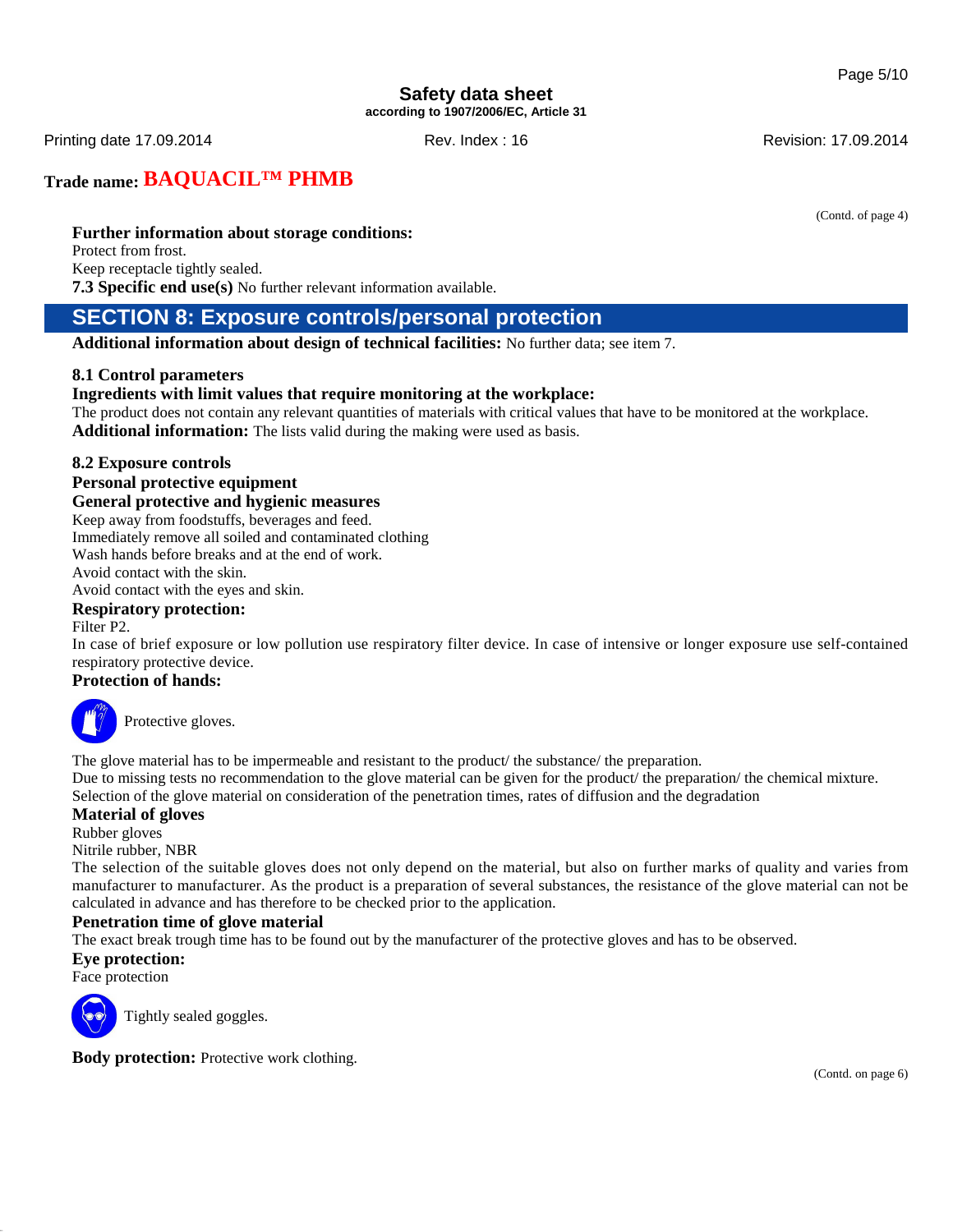Printing date 17.09.2014 **Rev. Index : 16** Rev. Index : 16 Revision: 17.09.2014

**Trade name: BAQUACIL™ PHMB**

(Contd. of page 5)

# \* **SECTION 9: Physical and chemical properties**

| 9.1 Information on basic physical and chemical properties                                                |                                               |  |  |
|----------------------------------------------------------------------------------------------------------|-----------------------------------------------|--|--|
| <b>General Information</b>                                                                               |                                               |  |  |
| Appearance:<br>Form:                                                                                     | Fluid                                         |  |  |
| Colour:                                                                                                  | Light blue                                    |  |  |
| Odour:                                                                                                   | Characteristic                                |  |  |
| <b>Odour threshold:</b>                                                                                  | Not determined.                               |  |  |
| pH-value at $20^{\circ}$ C:                                                                              | 5.5                                           |  |  |
| <b>Change in condition</b><br><b>Melting point/Melting range:</b><br><b>Boiling point/Boiling range:</b> | 0 °C<br>102 °C                                |  |  |
| <b>Flash point:</b>                                                                                      | Not applicable                                |  |  |
| <b>Flammability (solid, gaseous)</b>                                                                     | Not applicable.                               |  |  |
| <b>Ignition temperature:</b>                                                                             |                                               |  |  |
| <b>Decomposition temperature:</b>                                                                        | Not determined.                               |  |  |
| Self-igniting:                                                                                           | Product is not selfigniting.                  |  |  |
| Danger of explosion:                                                                                     | Product does not present an explosion hazard. |  |  |
| <b>Explosion limits:</b><br>Lower:<br><b>Upper:</b>                                                      | Not determined.<br>Not determined.            |  |  |
| Vapour pressure at 20 °C:                                                                                | $23$ hPa                                      |  |  |
| Density at 20 $\degree$ C:                                                                               | $1.04$ g/cm <sup>3</sup>                      |  |  |
| <b>Relative density</b>                                                                                  | Not determined.                               |  |  |
| <b>Vapour density</b>                                                                                    | Not determined.                               |  |  |
| <b>Evaporation rate</b>                                                                                  | Not determined.                               |  |  |
| Solubility in / Miscibility with                                                                         |                                               |  |  |
| Water:                                                                                                   | Fully miscible                                |  |  |
| Partition coefficient (n-octanol/water): Not determined.                                                 |                                               |  |  |
| Viscosity:                                                                                               |                                               |  |  |
| dynamic:                                                                                                 | Not determined.                               |  |  |
| kinematic:                                                                                               | Not determined.                               |  |  |
| <b>Solvent content:</b>                                                                                  |                                               |  |  |
| <b>Organic solvents:</b>                                                                                 | 0.0 %                                         |  |  |
| Water:                                                                                                   | 80.0%                                         |  |  |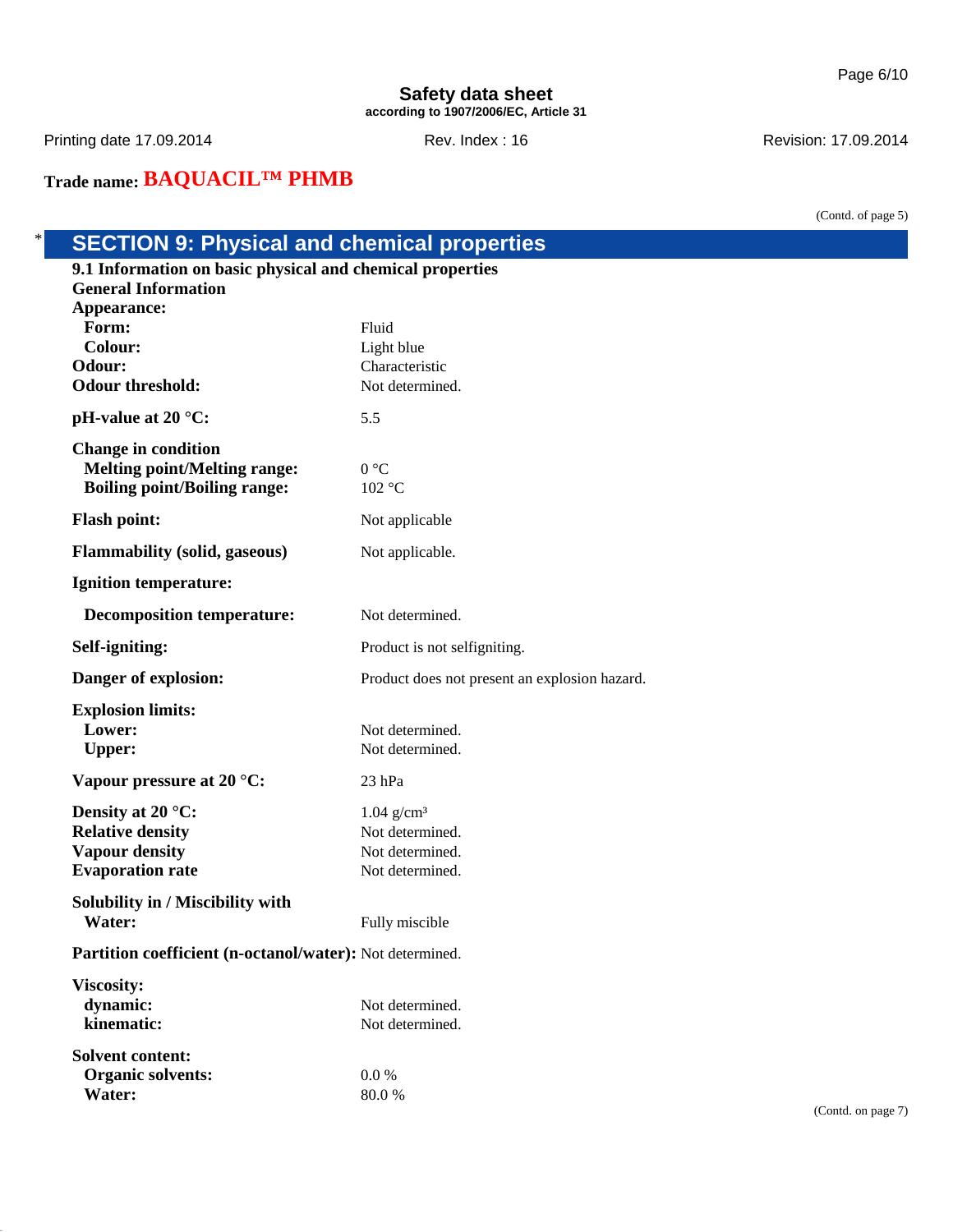Printing date 17.09.2014 **Rev. Index : 16** Rev. Index : 16 Revision: 17.09.2014

# **Trade name: BAQUACIL™ PHMB**

(Contd. of page 6)

**9.2 Other information** No further relevant information available.

# **SECTION 10: Stability and reactivity**

**10.1 Reactivity** No further relevant information available.

**10.2 Chemical stability**

**Thermal decomposition / conditions to be avoided:** No decomposition if used according to specifications.

**10.3 Possibility of hazardous reactions** No dangerous reactions known

**10.4 Conditions to avoid** No further relevant information available.

**10.5 Incompatible materials:** No further relevant information available.

**10.6 Hazardous decomposition products:** Poisonous gases/vapours

# **SECTION 11: Toxicological information**

**11.1 Information on toxicological effects**

**Acute toxicity:**

### **Primary irritant effect:**

**on the skin:** Irritant to skin and mucous membranes.

#### **on the eye:**

possible irritation by eye contact

Strong irritant with the danger of severe eye injury.

**Sensitization:** Sensitization possible through skin contact.

#### **Additional toxicological information:**

Markings on the basis of internal knowledge

The product shows the following dangers according to the calculation method of the General EU Classification Guidelines for Preparations as issued in the latest version.

Harmful

Irritant

### **CMR effects (carcinogenity, mutagenicity and toxicity for reproduction)**

Carc. 2

# **SECTION 12: Ecological information**

### **12.1 Toxicity**

**Aquatic toxicity:** No further relevant information available.

**12.2 Persistence and degradability** Not easily biodegradable

**12.3 Bioaccumulative potential** Bio-accumlulation improbable

**12.4 Mobility in soil** Adsorbs on soil.

### **Ecotoxical effects:**

**Remark:**

Very toxic for algae

Very toxic for fish

### **Additional ecological information:**

**General notes:**

Also poisonous for fish and plankton in water bodies.

Very toxic for aquatic organisms

#### **12.5 Results of PBT and vPvB assessment**

**PBT:** Not applicable.

**vPvB:** Not applicable.

**12.6 Other adverse effects** No further relevant information available.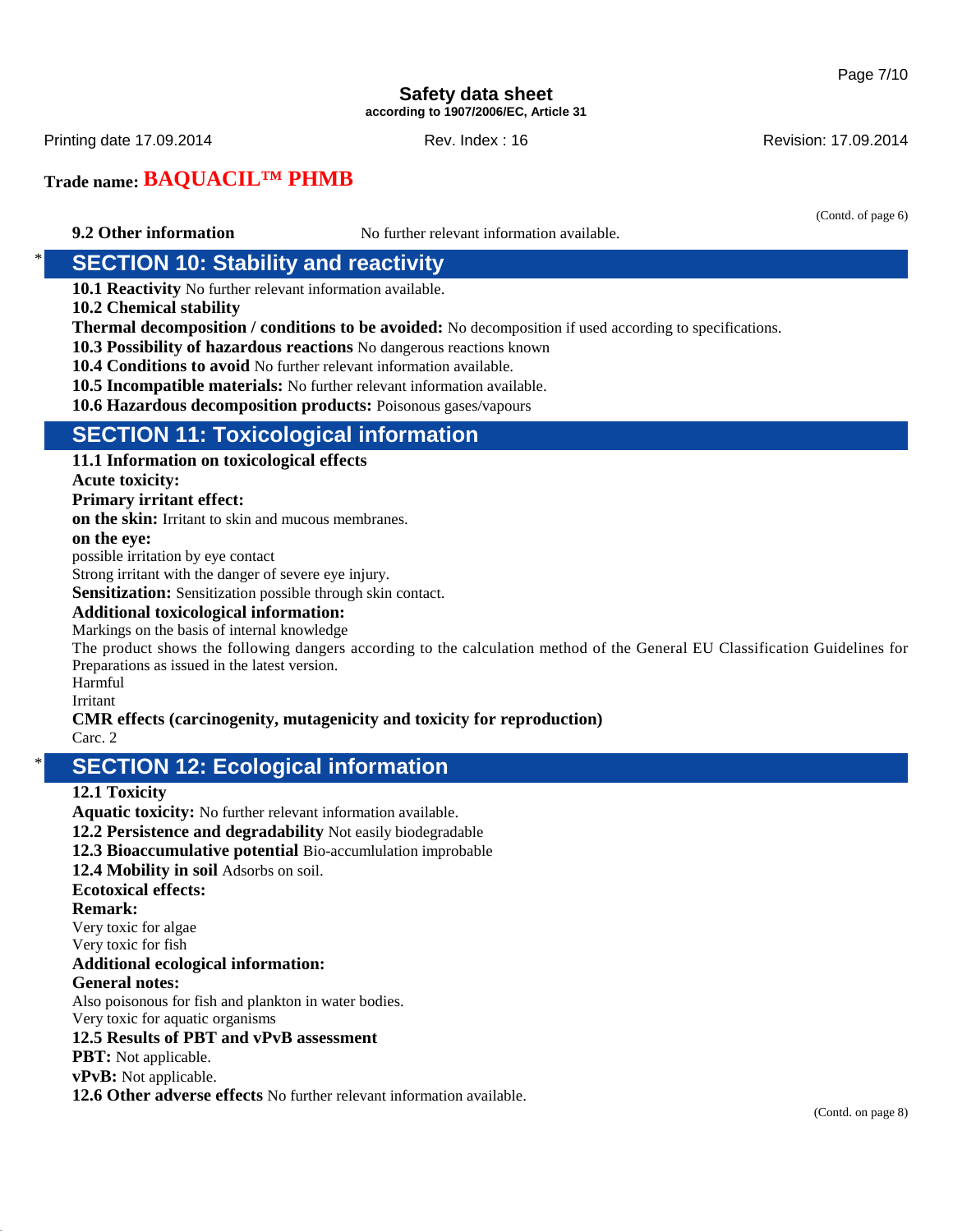Printing date 17.09.2014 **Rev. Index : 16** Rev. Index : 16 Revision: 17.09.2014

# **Trade name: BAQUACIL™ PHMB**

(Contd. of page 7)

# **SECTION 13: Disposal considerations**

# **13.1 Waste treatment methods**

### **Recommendation**

Must be specially treated adhering to official regulations.

Must not be disposed together with household garbage. Do not allow product to reach sewage system.

### **Uncleaned packaging:**

**Recommendation:** Disposal must be made according to official regulations. **Recommended cleansing agents:** Water, if necessary together with cleansing agents.

# **SECTION 14: Transport information**

**14.1 UN-Number ADR, IMDG, IATA** UN3082 **14.2 UN proper shipping name ADR** 3082 ENVIRONMENTALLY HAZARDOUS SUBSTANCE, LIQUID, N.O.S. (Poly (hexamethylenebiguanide) hydrochloride) **IMDG** ENVIRONMENTALLY HAZARDOUS SUBSTANCE, LIQUID, N.O.S. (Poly (hexamethylenebiguanide) hydrochloride), MARINE POLLUTANT **IATA** ENVIRONMENTALLY HAZARDOUS SUBSTANCE, LIQUID, N.O.S. (Poly (hexamethylenebiguanide) hydrochloride) **14.3 Transport hazard class(es) ADR** ЛЉ **Class** 9 (M6) Miscellaneous dangerous substances and articles. **Label** 9 **IMDG, IATA Class** 9 Miscellaneous dangerous substances and articles. **Label** 9 **14.4 Packing group ADR, IMDG, IATA** III **14.5 Environmental hazards: Marine pollutant:** Yes Symbol (fish and tree) **Special marking (ADR):** Symbol (fish and tree) **Special marking (IATA):** Symbol (fish and tree) **14.6 Special precautions for user** Warning: Miscellaneous dangerous substances and articles. **Danger code (Kemler):** 90 **EMS Number:** F-A,S-F

(Contd. on page 9)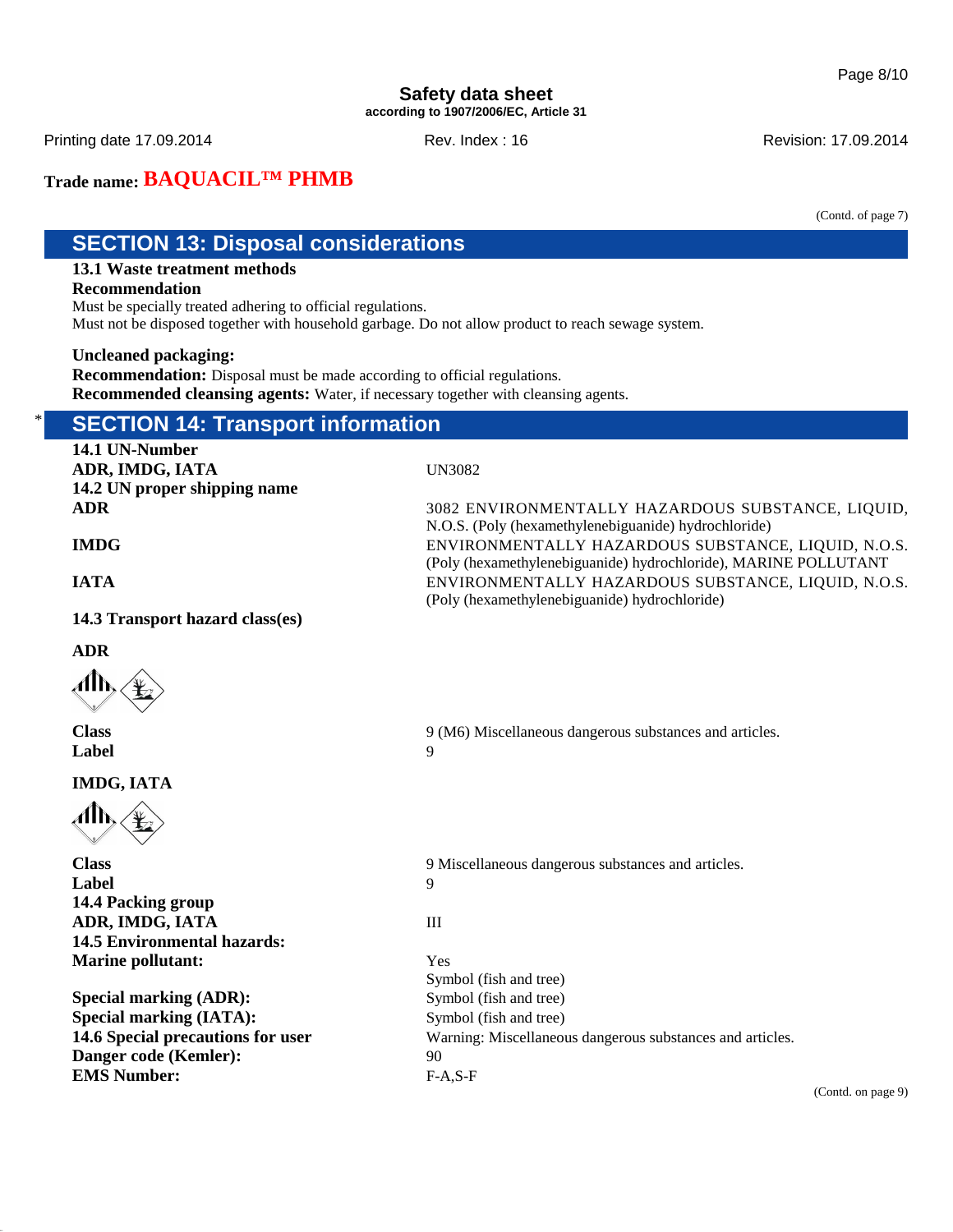Printing date 17.09.2014 **Rev. Index : 16** Rev. Index : 16 Revision: 17.09.2014

# **Trade name: BAQUACIL™ PHMB**

(Contd. of page 8) **14.7 Transport in bulk according to Annex II of MARPOL73/78 and the IBC Code** Not applicable. **Transport/Additional information: ADR Excepted quantities (EQ):** E1 **Limited quantities (LQ)** 5L **Excepted quantities (EQ)** Code: E1 Maximum net quantity per inner packaging: 30 ml Maximum net quantity per outer packaging: 1000 ml **Transport category** 3 **Tunnel restriction code** E **IMDG Limited quantities (LQ)** 5L **Excepted quantities (EQ)** Code: E1 Maximum net quantity per inner packaging: 30 ml Maximum net quantity per outer packaging: 1000 ml **UN "Model Regulation":** UN3082, ENVIRONMENTALLY HAZARDOUS SUBSTANCE, LIQUID, N.O.S. (Poly (hexamethylenebiguanide) hydrochloride), 9, III

# **SECTION 15: Regulatory information**

#### **Directive 98/8/EC**

Best before : see date on packaging

Providing this container when empty is thoroughly rinsed out in the pool, it may be disposed of via the recycling scheme **15.1 Safety, health and environmental regulations/legislation specific for the substance or mixture**

No further relevant information available.

**15.2 Chemical safety assessment:** A Chemical Safety Assessment has not been carried out.

# **SECTION 16: Other information**

This information is based on our present knowledge. However, this shall not constitute a guarantee for any specific product features and shall not establish a legally valid contractual relationship.

### **Relevant phrases**

- H302 Harmful if swallowed.
- H317 May cause an allergic skin reaction.
- H318 Causes serious eye damage.
- H351 Suspected of causing cancer.
- H372 Causes damage to organs through prolonged or repeated exposure.
- H400 Very toxic to aquatic life.
- H410 Very toxic to aquatic life with long lasting effects.

- R22 Harmful if swallowed.
- R37/38 Irritating to respiratory system and skin.
- R40 Limited evidence of a carcinogenic effect.
- R41 Risk of serious damage to eyes.
- R43 May cause sensitisation by skin contact.
- R48 Danger of serious damage to health by prolonged exposure.

R50/53 Very toxic to aquatic organisms, may cause long-term adverse effects in the aquatic environment.